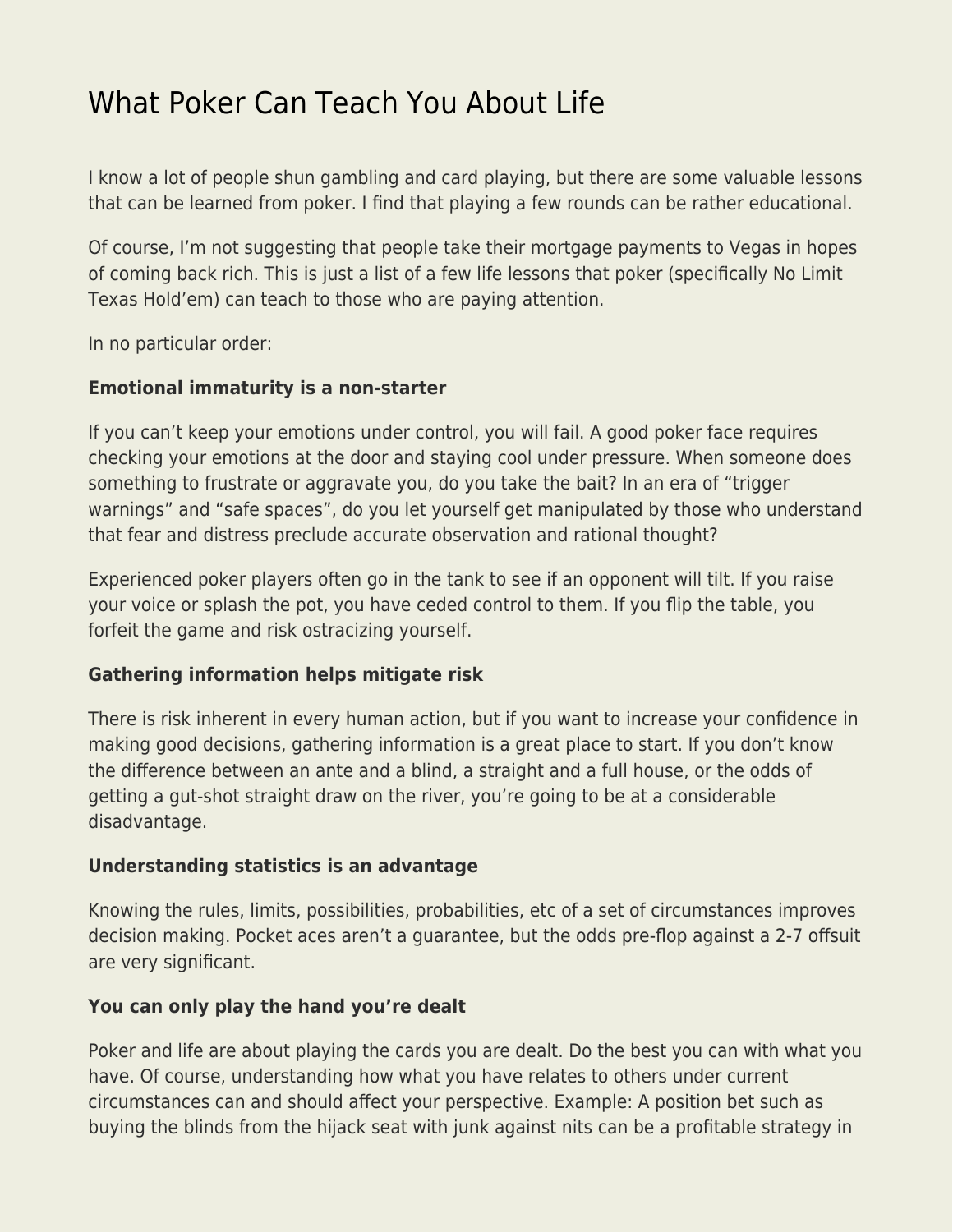the short run.

## **Luck ins't always a lady, but she's always around**

Fate is a fickle mistress. One minute you hit a runner-runner, and the next you're on the wrong end of a bad beat. In either case, be prepared to handle it with some dignity.

I returned, and saw under the sun, that the race is not to the swift, nor the battle to the strong, neither yet bread to the wise, nor yet riches to men of understanding, nor yet favour to men of skill; but time and chance happeneth to them all.

– Ecclesiastes 9:11

# **Don't fall for the [sunk cost fallacy](https://en.wikipedia.org/wiki/Escalation_of_commitment)**

To quote Jack Handy, "If you ever drop your keys into a river of molten lava, let 'em go, because man, they're gone." Throwing good money after bad is a classic poker and business mistake. Don't risk resources trying to make up for a mistake. Each investment decision should be made on the information available, not on how much has already been spent chasing a goal that may or may not be worth investing in further.

In the games of poker and life, dwelling on the past is a distraction. Both games can only be played forward. Don't feel committed to playing a hand when in the blind. Wisdom resists the urge to double down immediately when a bluff is called, and a crying call after a check-raise is an express ticket to the rail. A short stack beats a bust every time.

## **Don't play games you can't afford to lose**

[Losses hurt more than gains feel good](https://en.wikipedia.org/wiki/Prospect_theory), which explains why most people are risk averse. Games are only worth playing if they are fun, so don't put money on the table if losing it will cause anxiety. This rule goes double for amateurs trying to out-game professionals. Like nuclear war, the only way to win that game is not to play.

## **Don't be afraid to change your mind**

Keeping your mind open will allow your strategy and decisions to be informed by new information. Pocket aces are nice pre-flop, but when there's a flush draw on the table, you think twice before going all-in.